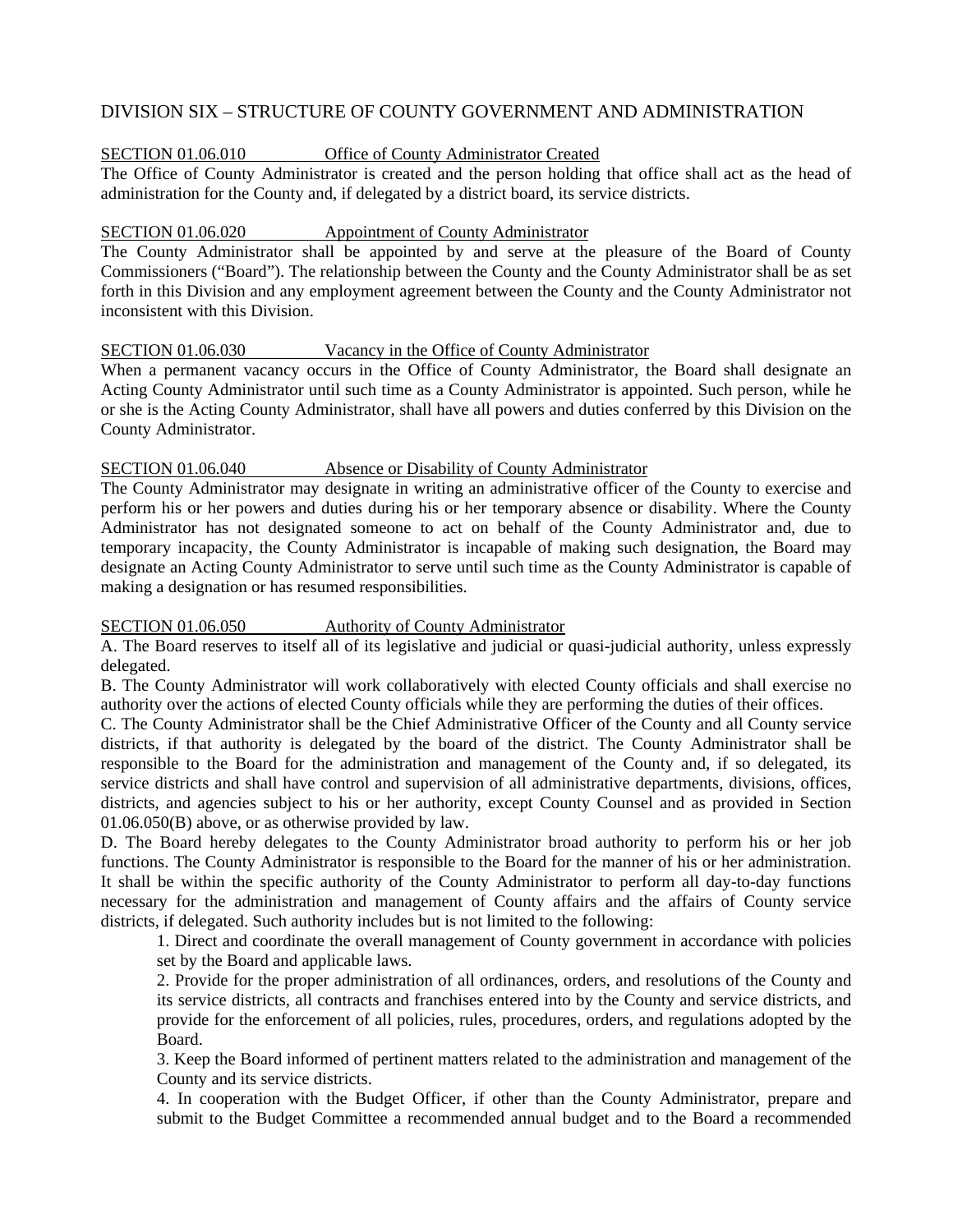long range capital improvement and expenditure program, along with a financial plan for raising revenue, covering a period of not less than the five ensuing years, and administer the provisions of the budget as adopted by the Board.

5. In cooperation with the other elected County officials, with the exception of the members of the Board, prepare and submit to the Board an annual report on the finances and administrative activities of the County and its service districts for the preceding fiscal year, together with recommendations for the betterment of the public service.

6. After consultation with the Board, select, appoint, supervise, discipline, and dismiss all heads of departments, except elected County officials and County Counsel, in accordance with federal and state laws and guidelines, applicable contracts, and policies adopted by the Board.

7. Manage and administer the County and service districts personnel programs. Prepare and recommend to the Board employee compensation plans.

8. Coordinate the work of all departments, divisions, offices, districts, and agencies, both elective and appointive, and devise ways and means whereby efficiency and economy may be secured in the operation of all departments, divisions, offices, districts, and agencies.

9. Formulate and present to the Board plans for the implementation for goals adopted by the Board.

10. Administer the risk management program for the County and its service districts.

11. Direct the use, maintenance, and custody of all County and district property, buildings, works, and improvements according to any policies adopted by the Board.

12. Unless excused by the Board, attend meetings of the Board, participate in the discussions, and make recommendations for action by the Board.

13. Conduct such other activities and assignments as may be required by the Board.

14. Exercise such other authority as delegated in writing by the Board.

## SECTION 01.06.060 Delegation of Authority of County Administrator

The County Administrator may delegate in writing any authority to County department heads or other County or district staff, in a manner consistent with the provisions of the County Code.

## SECTION 01.06.070 Interaction with County Administrator, Employees

In the exercise of their authority as members of the governing body of the County, Board members may individually, or as a group in a public meeting, discuss fully and freely with the County Administrator any matter pertaining to County affairs or the interests of the County. Board members may not direct any County employees, other than the County Administrator or County Counsel, in the performance of their duties. This section shall not be construed to prohibit a Board member from pursuing his or her role as ombudsman or liaison in making inquires of County employees concerning the day to day conduct of County affairs.

# SECTION 01.06.080 County Legal Counsel

A. The County Counsel is the chief legal officer of the County, oversees all legal matters of a civil nature involving the County, and serves at the pleasure of the Board.

B. The County Counsel shall serve full-time as the director of the Office of County Counsel, and reports directly to the Board. Compensation shall be fixed in an amount determined by the Board.

C. Subject to applicable law, County policies, and contracts, the County Counsel selects, appoints, supervises, disciplines, and dismisses all Office of County Counsel staff and assistant county counsel. The County Counsel shall consult the Board on these matters.

D. The County Counsel hires outside legal counsel on behalf of the County, subject to applicable law and County policy, upon such terms and conditions as may be approved by the Board.

## SECTION 01.06.090 Authority of District Attorney

The District Attorney selects, appoints, supervises, disciplines, and dismisses all deputy district attorneys, subject to applicable law.